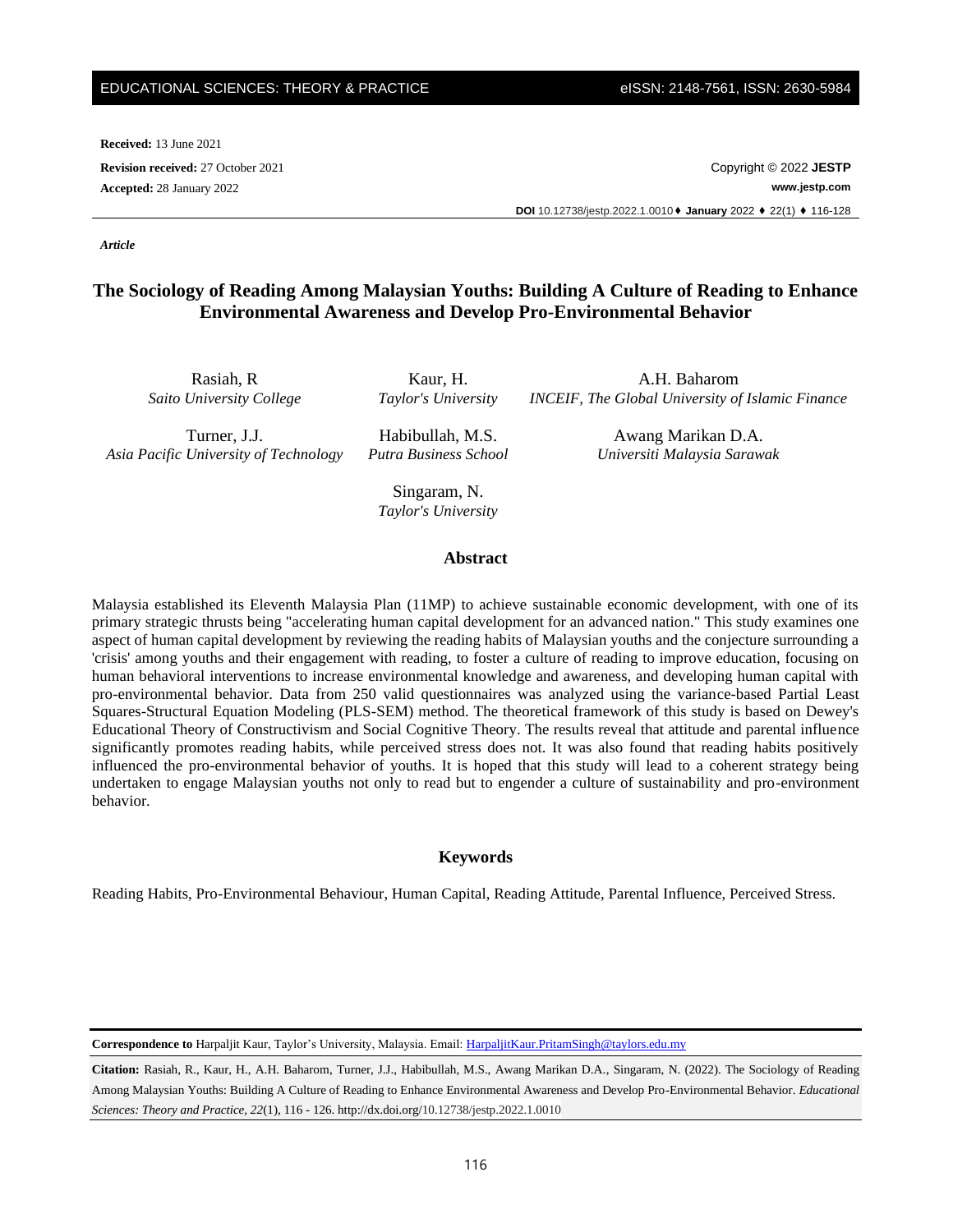Malaysia enacted the Eleventh Malaysia Plan (11MP) to achieve sustainable economic growth, with a main strategic thrust on "accelerating human capital development for an advanced nation." Human resource development include providing people with access to education and health care, which are core goals of the United Nations Sustainable Development Goals (SDGs). Reading is one of the main areas of growth that must be included in the strategic development plan for education in a region if governments are serious about accelerating human capital development. This is consistent with our study, which examines the reading habits of Malaysian youths and the conjecture surrounding a 'crisis' among youths and their engagement with reading, to foster a culture of reading to enhance education, focusing on interventions to change human behavior through increased environmental knowledge and awareness, and developing human capital with pro-environmental behavior to assist the nation in meeting sustainability goals and emission reduction targets. Good reading habits enhance critical thinking, communication, and lifelong learning skills and equips students with environmental knowledge and awareness, which promotes ethical integrity by placing a premium on ethical ideals over selfinterest, hence cultivating human capital with pro-environmental behavior. The study explores the extent to which a reluctance to read for academic necessity and leisure affects their knowledge and awareness of the environment, their levels of ethical integrity, and their preparedness for the employment market, which should inform the future policy direction of the government and industry partners.

An increasing amount of attention is being paid to improving reading skills across nations, as the foundation for critical literacy, independent learning, and civic participation (Cunningham & Stanovich, 1998; UNESCO, 2017). Reading opens an important pathway for youths to develop themselves, be self-directed, and empower their social, economic, and civic life (Holden, 2004). It allows these youths to learn "about other people, the history and social studies, the arts, sciences, mathematics, and the other content subjects that must be mastered in school" (Lyon, 1997). Reading is the backbone of a decent education, as education is "a fundamental human right and the bedrock upon which peace and sustainable development can be built." (UNESCO, 2017). This is reinforced by the International Reading Association (Moore et al., 1999), which states succinctly, "Adolescents entering the adult world in the twenty-first century will read and write more than at any other point in human history." They will require sophisticated literacy skills to execute their occupations, manage their houses, participate in civic life, and live their personal lives. They will require literacy to navigate the stream of information that will surround them and fuel their imaginations to construct the world of the future. Their reading capacity can be critical in a complex and sometimes perilous world." We've been taught about critical thinking, managerial, and public speaking abilities, but we rarely mention reading abilities. Self-directed reading is critical for personal, mental, ethical, and professional development. However, the extent and regularity with which Malaysian youth read independently/self-embarked is debatable. Pandian (2000) notes that 20% of Malaysians are 'regular readers' and 80% are 'reluctant readers.' The study also discovered that 80% of Malaysian university students are 'reluctant readers' and that rural students read less than urban students (Ponnudurai & Irawan, 2000). Pandian (2000) cautions that "if this situation is allowed to continue unchecked, Malaysia's future would eventually be determined by hesitant readers, or those who are 'retarded' in terms of knowledge, intelligence, and maturity." There is ample evidence to suggest that Malaysian youth's reading habits have been a problem for many years, exacerbated in recent years by the rising usage of digital gadgets. Malaysia was placed 55th out of 61 countries in a recent study done by Central Connecticut State University (CCSU) in the World's Most Literate Nations (WMLN) list (Asila, 2017). However one must put this study in context, the current Malaysian literacy rate is 94.64% according to the measures set by the Unesco Institute for Statistics (Mustafa, 2018) so we are not saying Malaysians have low levels of literacy. Rather the focus of the study is to investigate the determinants of the reading habits of Malaysians, particularly Malaysian youths, and whether this habit encourages proenvironmental behavior. The study investigates the impact of attitude, parental influence, and perceived stress on reading habits and examines how reading habits influence pro-environmental behavior.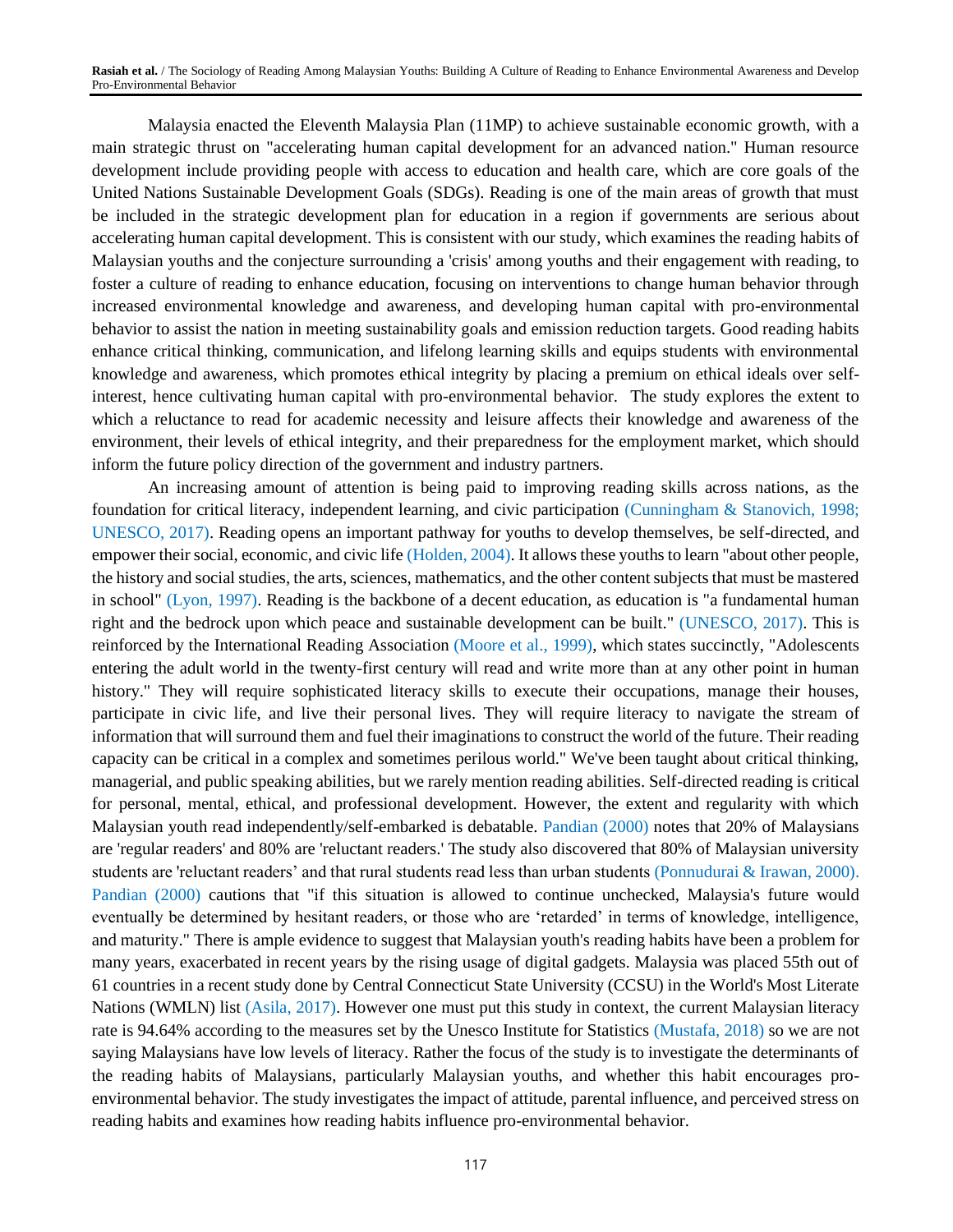## **Literature Review**

## **Reading Attitudes and Reading Habits**

Recent research has revealed that reading attitude has a detrimental *effect on* reading habits among students of all levels of education. At the tertiary education level, Uslu (2020) and Ahmed (2016) found a significant and positive relationship between learners' reading attitudes and reading habits. However, Ahmed (2016) revealed that the undergraduate students have minimal reading enjoyment, thus resulting in anxiety and difficulties in study. In another study involving 300 undergraduates, Dar et al. (2019), who examined the gender disparity and dynamics of reading habits and attitudes, discovered that female students are more energetic and active in terms of reading habits in comparison to their male counterparts, thus allowing them to lead in academic merit and achievement.

Several studies have postulated a link between reading attitudes and school-going reading habits. Mat Roni and Merga (2019) found that Australian primary school students' attitudes and frequency of recreational reading influence their reading skill level. Their findings showed that regular opportunity for library visitation was essential to enhance children's reading frequency and attitudes. The importance of , the school library to enhance reading and cultivate reading habits among primary school students was also further emphasized by Serna et al. (2017). However, Le et al. (2019) found that students from wealthy families are more likely to buy books, whereas students who grow up in not-rich families borrow books from the library. In the same vein, Nagaraja and Manalan (2016) concluded that secondary school students reported positive attitudes toward reading, especially books, newspapers, and magazines, and the latest e-reading devices do not impact the students. However, Jhang (2014) found a declining trend in the positive reading attitude among the 15-year-old students. He applied a 3-level hierarchical linear model on 470,000 15-year-old students, and their school principals, from 65 countries using a questionnaire designed by the Programme for International Student Assessment (PISA). His findings concluded that the student–teacher relationship, gender, reading habits, and online academic pursuits were positively and negatively associated with reading attitudes. However, the attitudes toward reading increased with better inductive instruction from the school and decreases with largely unqualified teachers. Interestingly, he found that the country's income is statistically significantly negative when associated with a student's positive and negative reading attitudes.

Past studies have studied teachers' perceptions of the reading habits, attitudes, and motivation of schoolgoing students (Rautenbach et al., 2019). Their findings revealed that teachers believe that learners experience academic challenges as they do not habitually engage with texts, have a negative attitude towards the printed text, and read-only to progress academically. One of the most remarkable findings produced by this study is that the teachers themselves embrace negative perceptions about the reading practices of the learners in their classrooms. A study done by Granado (2014) further supports this. His findings emphasized on the importance of teachers' reading habits as their attitude and approach towards reading are vital to the education of new readers in their classrooms. He found that teachers either do not read regularly or read a wide variety of reading texts and do not place great value on books and this could affect their students' education regarding reading, is considered and promoting better attitudes and habits towards reading.

*H1*: Reading attitude has a significant relationship with reading habits among Malaysian youths.

#### **Parental influence and Reading Habits**

Several studies have investigated the link between reading habits and parental influence. Le et al. (2019) explored Vietnam's high school students' academic achievement and their findings revealed that students who love reading books achieved higher grades in STEM-related subjects than those who take no interest in books.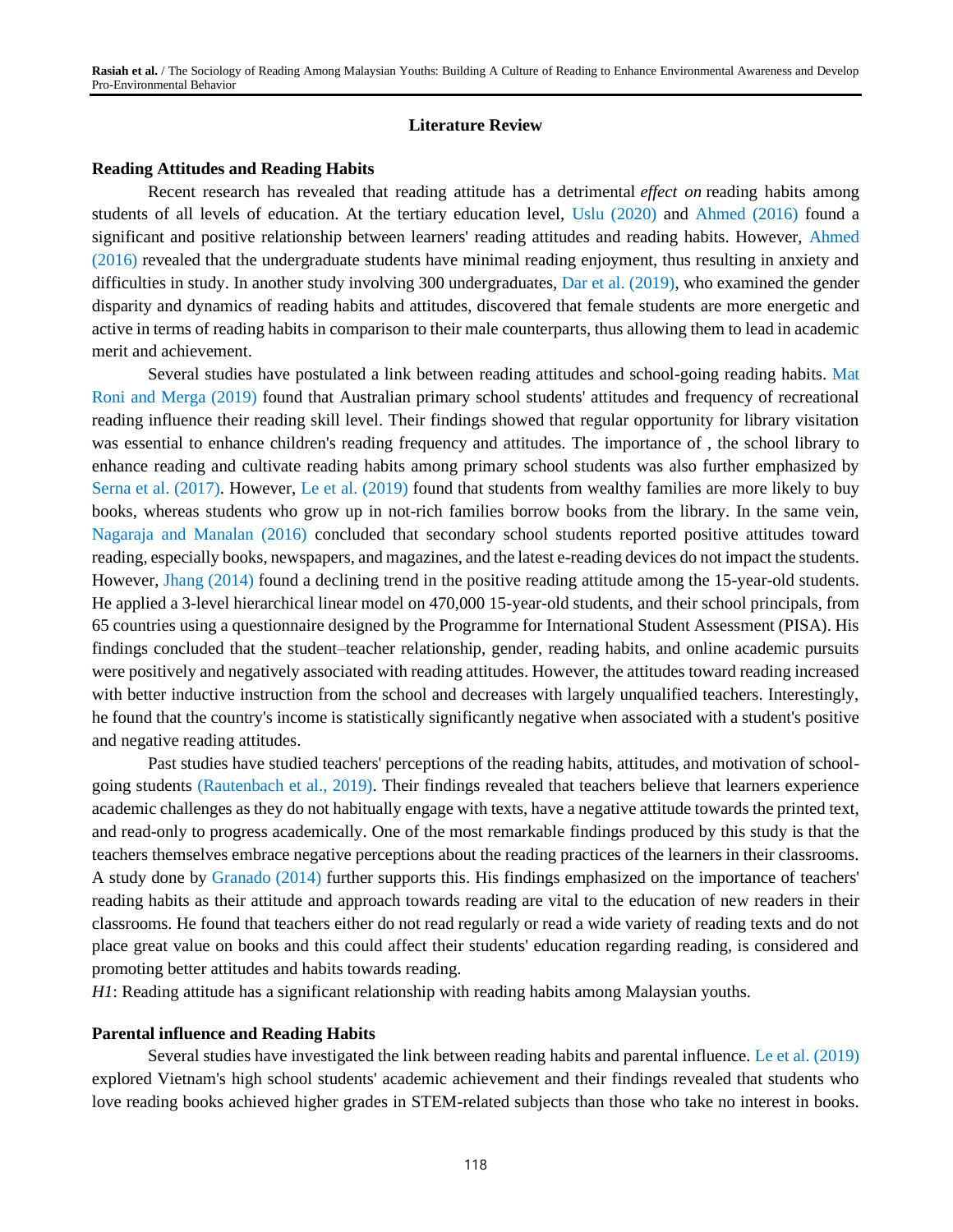Their study showed that the mother's education level is highly correlated to a student's academic performance. This is further reinforced by another study done by Nagaraja and Manalan (2016) who concluded that mother played a major role in encouraging the students to read. Similarly, Garces-Bacsal and Yeo (2017) examined the time spent by one hundred and twenty five 10- to 12-year-old students enrolled in Singapore's Gifted Education Program (GEP) schools on recreational reading. The study discovered that the top and bottom 10% of pupils, dubbed Highly Avid Readers (HAR) and Less Avid Readers (LAR), had dramatically different ideas about reading, perceptions of themselves as readers, and time spent and parental impacts on reading.

On the other hand, Marjanovič-Umek et al. (2012) discovered a substantial association between 156 young children's storytelling and parent-child joint reading. In addition, the findings indicated that girls told stories using a more significant number of words as compared to the young boys.

Numerous published studies (Davis-Kean & Sexton, 2009; Noria et al., 2009; Smyth et al., 2010) describe the relationship between parental education and children's educational outcomes, demonstrating that parental educational attainment has a significant effect on reading, allowing the student to achieve high academic achievement in school.

*H2*: Parental influence has a significant relationship with reading habits among Malaysian youths.

## **Stress and Reading Habits**

Bali et al. (2020) found that the stress endured by medical students negatively impacts their academic performance. The pressure is associated with exams and the preparation phase where the students need to understand the course, read many books, and work overload. This was further concurred by Sajid et al. (2015) and Soliman (2014) who found that students at different academic years had significant difference in stress. In addition, high achievers were found to be less stressed as compared to low achievers. Lack of recreation time and difficulty selecting the reading material turned out to be the major stressors. In a related study (Muckle  $\&$ Lasikiewicz, 2017), animal-assisted activities (AAA) were implemented to buffer psychological problems, attrition, and suicide rates among Singapore undergraduates. The findings revealed that the students experienced significant reductions in state anxiety, systolic, and diastolic BP post AAA compared to a quiet reading comparison session. State self-esteem increased post AAA and, further, was found to moderate the change in anxiety and perceived stress, whereby perceived anxiety was reduced more in those with low state self-esteem and high perceived stress. In the same vein, Kjeldsen et al. (2019) indicated that adolescents facing reading and writing difficulties are lonely and have higher perceived stress, thus leading to low self-rated health. *H3*: Stress has a significant relationship with reading habits among Malaysian youths.

## **Reading Habits and Pro-Environmental Behaviour**

Universities are crucial in educating the youth, our future leaders, about the importance of sustainability through their curriculum (Bhattacharyya et al., 2020; Kukkonen et al., 2018). This will foster students' critical thinking abilities when confronted with climate change challenges, resulting in good attitudes toward the environment and an increase in their environmental well-being, which results in sustainable and proenvironmental behavior (Janmaimool & Khajohnmanee, 2019). 'However, there is little evidence of success in implementing campus standard reading programs in universities, particularly those focusing on environmental topics, to foster critical thinking and dialogues among students from different disciplines (Kennedy & Boyd, 2018). Previous research has demonstrated the value of reading basic facts about climate change in shifting individuals' psychological reactions and perceptions toward climate issues and policies (Cook & Lewandowsky, 2016; Ma et al., 2019), enabling them to become aware of climate injustice and empowered citizens, motivating them to engage in pro-environmental behavior'. In the same vein, Freestone and o'Toole (2016) found that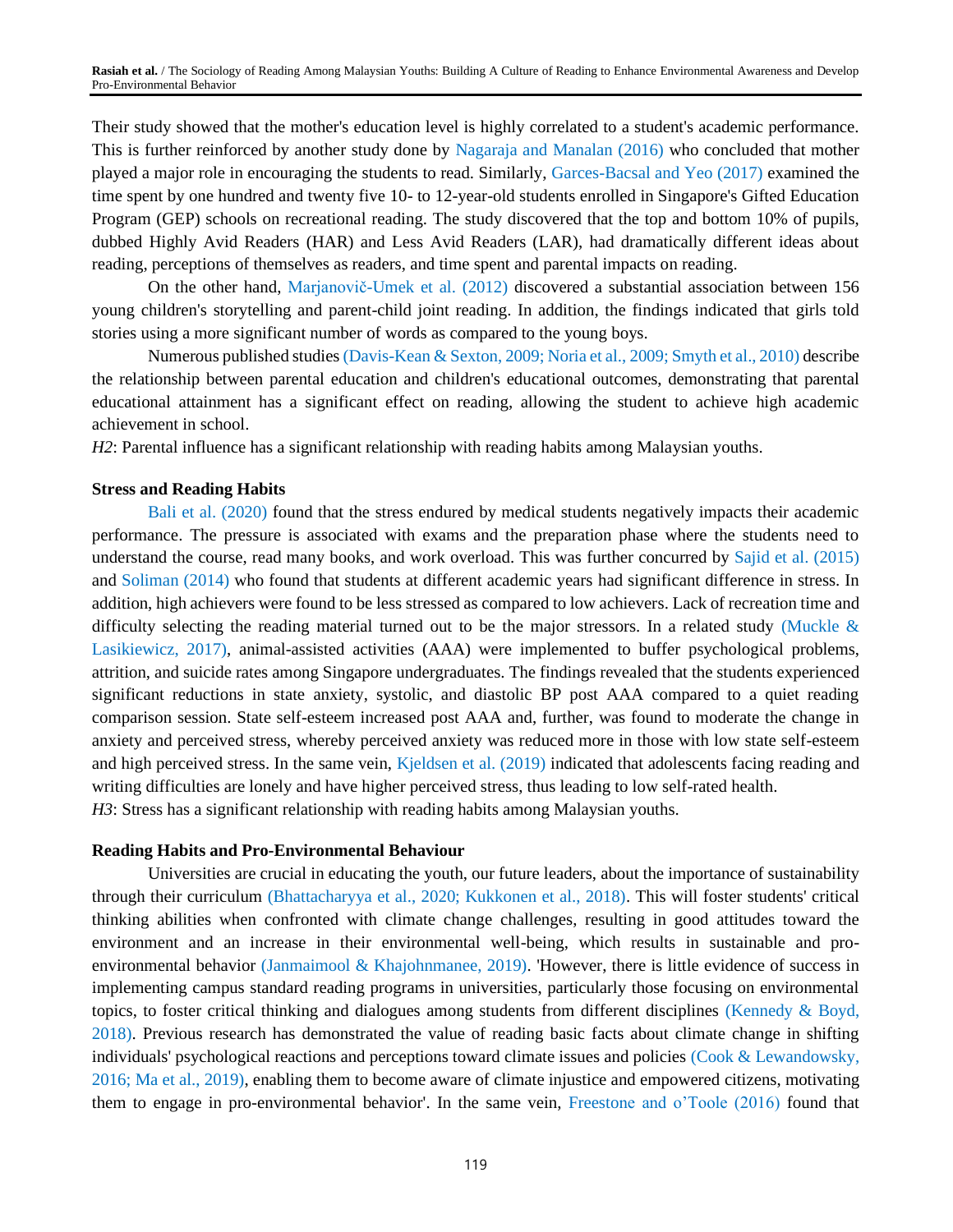childhood reading patterns may be prominent in the development of environmental values. Their findings further demonstrated that the study's adult participants, i.e. the environmental educators, could recall the books they read when they were between the ages of 8 and 11, establishing a link between early reading and pro-environmental behavior. In contrast, grade 9 students' sustainability consciousness and education for sustainable development had a negative effect, whereas for the grade 6 students, there was a small positive effect on their sustainability consciousness (Olsson et al., 2016).

*H4*: Reading Habits has a significant relationship with pro-environmental behaviour among Malaysian youths.

#### **Method**

## **Design and sample**

The cross-sectional and questionnaire-based research design was applied in this study. The selfadministered questionnaire was distributed to Malaysian youths aged between 15 and 24 years old across the Malaysia population using the purposive sampling technique. The questionnaire consisted of fourteen sections, and a total of 195 Malaysian youths participated in this study. The sample consisted of 65 males and 130 females, with a majority of the respondents staying in the urban areas (80%), of Chinese ethnicity (74.36%), with most residing in the state of Selangor (32.31%).

## **Measures**

#### *Reading Attitude*

The 8-items reading attitude scale was developed by adopting and modifying the items based on Anderson et al. (1985); van Schooten and de Glopper (2002); van Schooten et al. (2004), to assess the attitude of the participants towards reading (e.g., "I enjoy reading"). The response was scored on a 7-point Likert scale ranging from 1 (strongly disagree) to 7 (strongly agree).

## *Parental Influence*

This study used an eight-item scale derived from the Inventory of Parental Influence (IPI; Campbell (1994)) to assess the participants' parental impact. The replies were measured on a seven-point scale ranging from one (strongly disagree) to seven (strongly agree) (strongly agree). Respondents were asked to rate their level of agreement with each of the eight statements (e.g., "I can rely on my parents to assist me if I run into trouble").

#### *Perceived Stress*

A six-item scale was adopted from Cohen et al. (1983), and it is used to measure the respondents' perceived stress. Each item was recorded on a 5‐point Likert scale ranging from 0 (never) to 4 (very often).

#### *Reading Habits*

The 9-items measure reading habits adapted from Verplanken and Orbell (2003) to assess individuals' essential reading habits. The response was scored on a 5-point Likert scale ranging from 1 (strongly disagree) to 5 (strongly agree).

## *Pro-environmental Behaviour*

The scale created by Tilikidou et al. (2002) was used to assess respondents' pro-environmental behavior in this study. The scale consisted six items recorded on a 7‐point Likert scale ranging from 1 (strongly disagree) to 7 (strongly agree).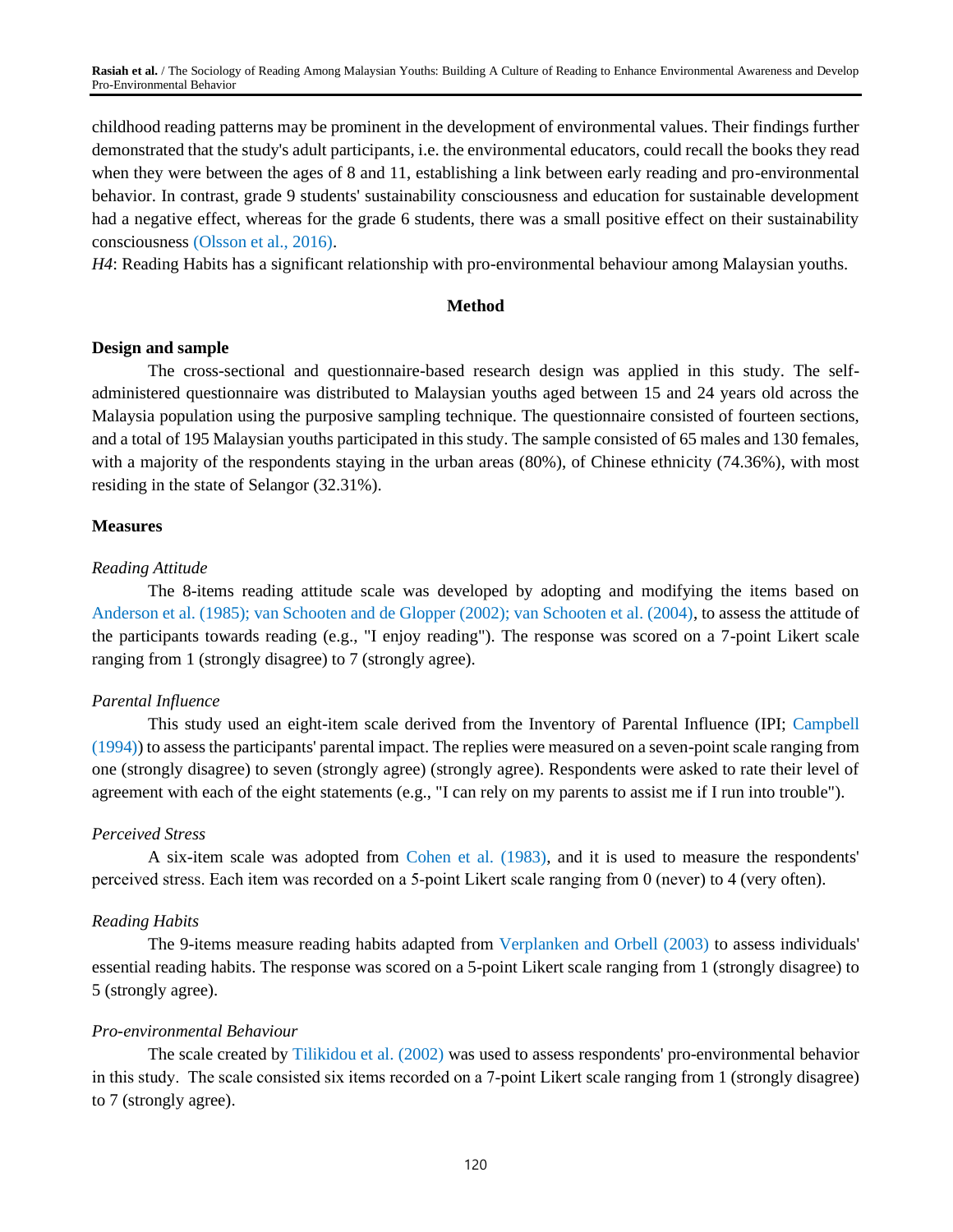#### *Data analysis*

The variance-based Partial Least Squares Structural Equation Modelling (SEM) (also known as (PLS-SEM) was employed using the SmartPLS 2.0 software. The analysis employed a two-stage approach, where the measurement model was first examined, followed by the structural model, as suggested by Jörg Henseler et al. (2009). For the assessment of the measurement model, the internal consistency of the constructs was evaluated using the Cronbach's alpha cut-off of more than > 0.7, and the construct reliability was assessed using composite reliability (CR) > being greater than 0.7. To establish convergent validity, the CR should be greater than 0.7, the average variance extracted (AVE) should be higher than 0.5, and less than its respective CR (Fornell & Larcker, 1981; J. Hair et al., 2010; Sharif & Nia, 2018). For discriminant validity, following the Fornell–Larcker criterion (Fornell & Larcker, 1981), the square root of the AVE for each construct should be greater than its correlation with other constructs. In addition, the Heterotrait-monotrait ratio of correlations (HTMT) matrix was also used to assess the discriminant validity, and where all values in the HTMT matrix should be greater than 0.85 (Jörg Henseler et al., 2015). Next, the proposed structural model and hypothesis were assessed using bootstrapping technique with 2,000 replications.

#### **Results**

The Partial Least Squares-Structural Equation Modeling (PLS-SEM) approach was used to test the study's hypotheses. PLS-SEM has the advantage of handling formative constructs, small sample numbers and being appropriate for evaluating relatively new measurement models. Tenenhaus et al. (2005) and Jorg Henseler et al. (2011) discovered that PLS-SEM may analyze empirical models incorporating both reflective and formative constructs. Our study's sample size was deemed sufficient to meet the desired statistical power (Hair et al., 2013). The PLS technique was used to estimate the path coefficients, and the hypotheses were tested through bootstrapping with 2000 samples, as recommended by Becker et al. (2012).

The non-parametric evaluation criteria and bootstrapping procedures were used to determine the validity and reliability of the PLS-SEM measurement model. The measurement model was evaluated in this study using internal consistency (composite reliability), reliability indicators, convergent validity (average variance extracted), and discriminant validity. The measuring model assesses the constructs' convergent and construct validity (Pedhazur & Schmelkin, 1991). Convergent validity is evaluated to determine whether the many items accurately measure the construct. This was accomplished by examining the composite reliability, the Average Variance Extracted (AVE), the item factor loadings (Fornell & Larcker, 1981), and the significance of the outer loadings (Gefen & Straub, 2005). The validity of the measures employed in this study was confirmed by testing the measurement and structural models. The measurement model defines the underlying links between the observed variables and theoretical constructs. The results of the measurement model assessment are shown in Table 1, where each construct's Composite Reliability, Cronbach's alpha, and Average Variance Extracted (AVE) are summarized. The constructs of the measurement model include attitude, parental influence, perceived stress, reading habits, and pro-environmental behavior, with the measurement model properties shown in Table 1 affirming the validity of the overall model specification. The Cronbach Alpha values and the Composite Reliability values are above the Fornell and Larcker (1981) acceptable threshold level of 0.7.

|                             | AVE  | <b>Composite Reliability</b> | <b>R</b> Square | <b>Cronbach's Alpha</b> |
|-----------------------------|------|------------------------------|-----------------|-------------------------|
| Attitude                    | 0.68 | 0.94                         |                 | 0.93                    |
| Parental Influence          | 0.55 | 0.91                         |                 | 0.88                    |
| Pro-Environmental Behaviour | 0.51 | 0.86                         | 0.201           | 0.82                    |
| <b>Reading Habits</b>       | 0.72 | 0.95                         | 0.609           | 0.94                    |
| <b>Perceived Stress</b>     | 0.63 | 0.91                         |                 | 0.89                    |

**Table 1:** *Measurement Model: Convergent Validity*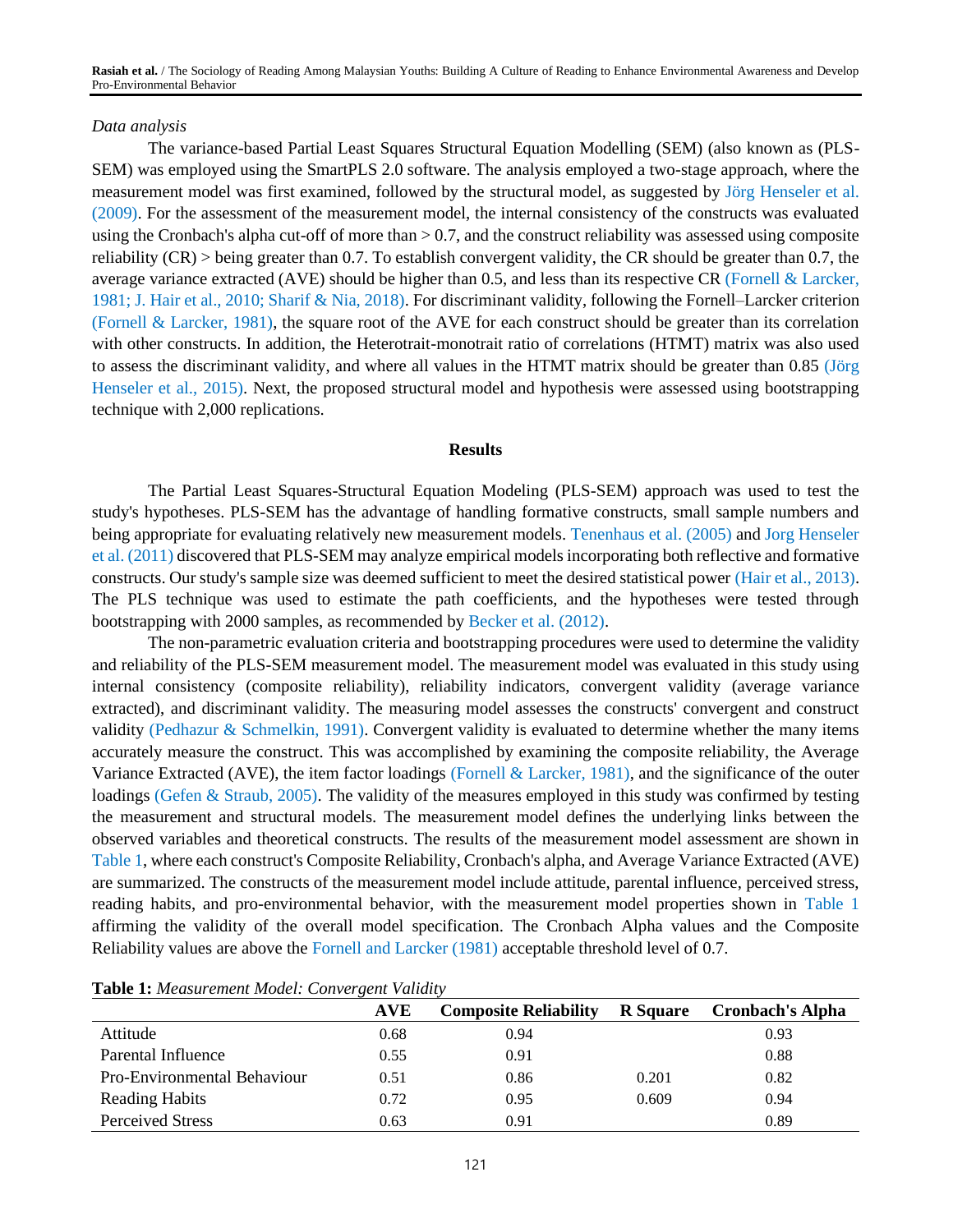The following thresholds were met to confirm convergent validity: First, all factor loadings exceeded 0.5, as per Gefen and Straub (2005)'s recommendation; second, the CRs ranged from 0.86 to 0.95, all exceeding 0.7 as recommended by Nunnally and Bernstein (1994); and third, the AVE ranged from 0.51 to 0.72, all greater than 0.5, as suggested by Chin (1998); J. F. Hair et al. (2010) and Fornell and Larcker (1981). As a result, the findings demonstrate the existence of convergent validity. The model reveals that all constructs have internal consistency and reliability, as indicated by the composite reliability scores. This is because the multi-items for each construct unambiguously quantify the same definition as the construct itself (J. F. Hair et al., 2010). The measurement model requires both the convergent validity and the construct/discriminant validity to be assessed and confirmed. The construct or discriminant validity measures the degree to which the items of a particular scale measure only the construct they should measure (Whitley, 2002). Table 2 reveals the results of the measurement model's discriminant validity.

|                             | <b>Attitude</b> | <b>Parental</b><br><b>Influence</b> | <b>Pro-Environmental</b><br><b>Behaviour</b> | <b>Reading</b><br><b>Habits</b> | <b>Stress</b> |
|-----------------------------|-----------------|-------------------------------------|----------------------------------------------|---------------------------------|---------------|
| Attitude                    | 0.827           |                                     |                                              |                                 |               |
| Parental Influence          | 0.248           | 0.739                               |                                              |                                 |               |
| Pro-Environmental Behaviour | 0.469           | 0.373                               | 0.711                                        |                                 |               |
| ReadingHabits               | 0.770           | 0.304                               | 0.448                                        | 0.847                           |               |
| <b>Stress</b>               | 0.272           | 0.123                               | 0.243                                        | 0.173                           | 0.795         |

**Table 2:** *Measurement Model: Construct/Discriminant Validity* 

Table 2 reveals that the correlation values estimated between the factors are all less than the square root of AVE, indicating adequate discriminant validity as recommended by Jörg Henseler et al. (2015). Confirming discriminant or construct validity is critical since models are built on constructs that contain items that must be able to distinguish or discriminate one construct from another. The five constructs in this model are unique from one another, supporting the outer model's discriminant validity and bearing on the subsequent research hypotheses.

With the measurement model being confirmed, the bootstrapping of 2000 samples was carried out to analyze the structural model. The structural model investigates the causal relationships between external and endogenous constructs. As shown in Table 3, the structural model results reveal that attitude and parental influence are significant predictors of reading habit, while perceived stress does not significantly determine reading habits.

|                | <b>Hypotheses</b>                           | Beta     | S. Error | <b>T-Statistic</b> | <b>Decision</b> |
|----------------|---------------------------------------------|----------|----------|--------------------|-----------------|
| H1             | Attitude -> Reading Habits                  | 0.752    | 0.066    | $11.405***$        | Supported       |
| H <sub>2</sub> | Parental Influence -> Reading Habits        | 0.123    | 0.063    | $1.96**$           | Supported       |
| H3 =           | Perceived Stress -> Reading Habits          | $-0.047$ | 0.073    | 0.596              | Not Supported   |
| H4             | Reading Habits -> Pro-Environment Behaviour | 0.448    | 0.078    | $6.104***$         | Supported       |

**Table 3:** *Structural Model: Path Estimates*

\*\*\* p-value < 0.01; \*\* p-value <  $0.05$ 

Reading habits was found to be a significant factor determining pro-environmental behavior. The tstatistics in Table 3 indicate the significance of the path coefficients in the structural model. In contrast, the Rsquare values of 0.609 and 0.201 in Table 1 indicate the percentage variance in reading habits explained by their predictors (attitude, parental influence, and perceived stress) and the percentage variance in pro-environmental behavior explained by its predictor reading habits, respectively. ,describe As far as the reading habits model is concerned, 60.9% of the variance in reading habits was explained by its significant predictors, attitude and parental influence, indicating that the model has predictive power.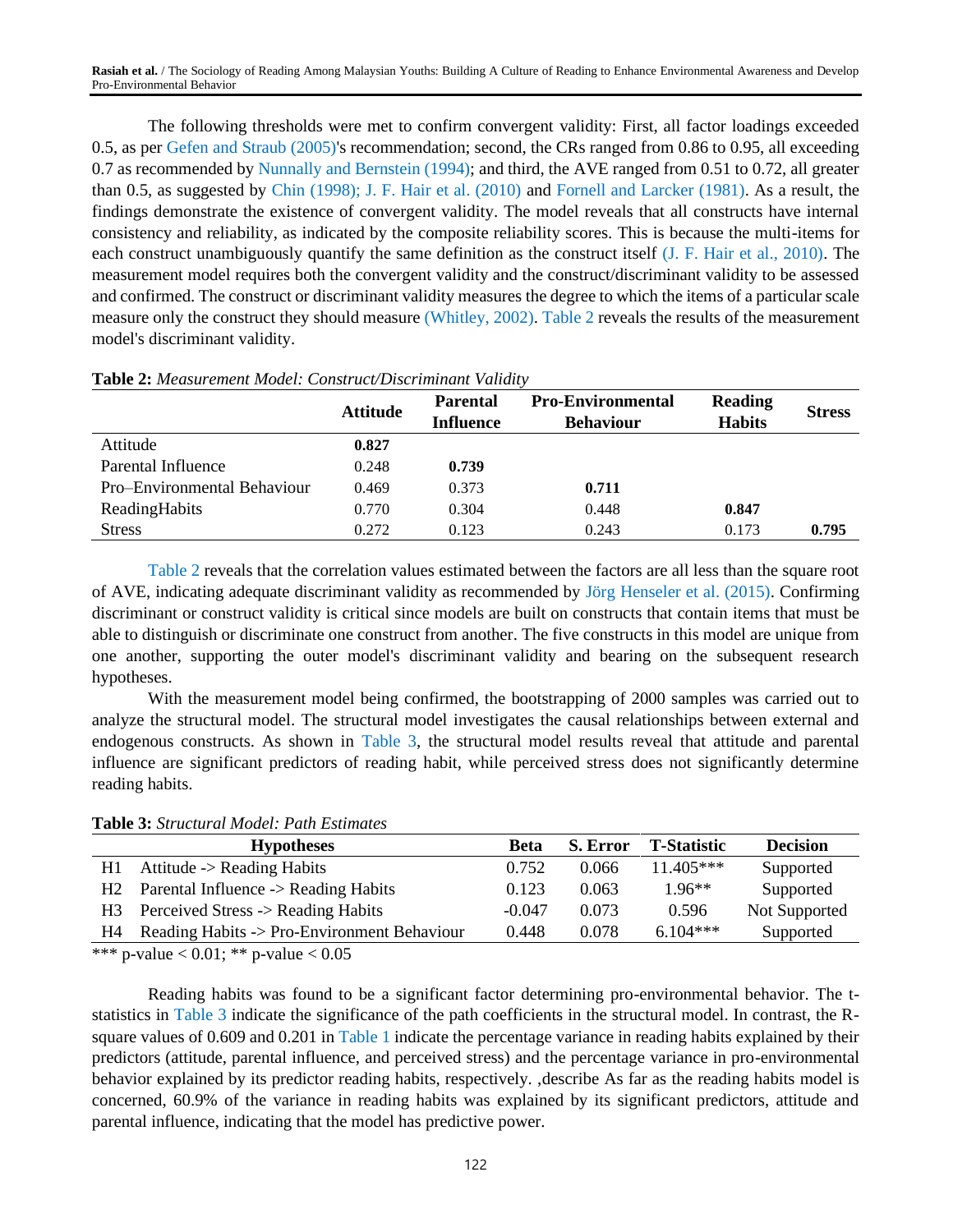Hypotheses 1 and 2 are supported for the reading habits model, while hypothesis 3 is not supported, as perceived stress (standardized estimate  $= -0.047$ ,  $p > 0.05$ ), is not a significant determinant of reading habit, while attitude (standardized estimate = 11.405,  $p < 0.05$ ) and parental influence (standardized estimate = 1.96,  $p < 0.05$ ) significantly explain reading habits. Attitude is the most significant factor influencing reading habits, followed by parental influence. A positive attitude towards reading provides an extremely important stimulus in encouraging reading habits (Briggs, 1987). It is very difficult to force anyone to read, but it becomes very easy to develop positive reading habits with the right attitude. With a positive attitude towards reading, reading habits can be enhanced so that people develop sustainable reading habits. In a world where many do not develop good reading habits, amassing knowledge could be affected. Students with a good reading attitude tend to be more successful in their academic performance. The positive influence of reading attitude on reading habits aligns with the findings of Memis and Kandemir (2019) and Park (2020).

Parental influence was also found to positively influence reading habits, indicating the role parents play in inculcating good reading habits among the students. Parents are the first and foremost strength to boost and stimulate learning potential by developing the constant habit of reading among their children. This is especially true when the parents are avid readers or educated, as Kaur et al. (2012) discovered that parental education level has a significant effect on reading habits for disadvantaged readers, while the combined education level of the parents has a significant interaction effect on knowledge purpose readers. A further investigation into the interaction effect suggested that working women (with a bachelor's or master's degree) play important roles in shaping their children's reading habits in terms of information acquisition.

It is interesting to discover that reading habits positively influence pro-environmental behavior. This is such an important finding, as it places a premium emphasis on the very habit that every individual must inculcate to transform human behavior towards being pro-environment.

## **Discussion**

The current study was carried out to find the relationship between attitude, parental influence, and perceived stress on the reading habits of Malaysian youths. Additionally, the study investigated the moderating effect of reading habits on pro-environmental behavior. The findings indicated that youth reading habits were positively and strongly linked with attitude and parental influence. However, perceived stress was found to be insignificant in explaining reading habits. Reading is a vital learning process that promotes social awareness and critical thinking (Tran et al., 2019). Positive attitudes towards reading can be cultivated so that individuals acquire long-term sustainable reading habits that contribute to their academic success. This beneficial effect of reading attitude on reading habits not only enables students to demonstrate strong reading abilities (Walker et al., 2021), but also fosters the development of humane attitudes (Arbour et al., 2009) characterized by kindness, empathy, and a pro-animal/environmental attitude. Youth reading attitudes was found to be strongly related to their home literacy environment, their parents' reading attitudes, and the number of books they read (Altun et al., 2021). The authors also discovered that mothers have a critical influence in developing their children's reading attitudes. This is reinforced by Stephens et al. (2015), who asserted that children share their parents' reading attitudes and behaviors. To instill positive reading habits, various stakeholders must make a concerted effort to undertake programs and policies that strengthen parents' reading attitudes and behaviors as potential levers for fostering children's interest and engagement in reading. There must be a concerted effort to establish a strong collaboration between government, education institutions, and family in order to encourage long-term reading habits among youths. The government must take on a more prominent role in supporting education for long-term growth by providing support and fundings for more library facilities, as well as improving the quality of library services, as these measures are critical in achieving the aims of reading community of youths.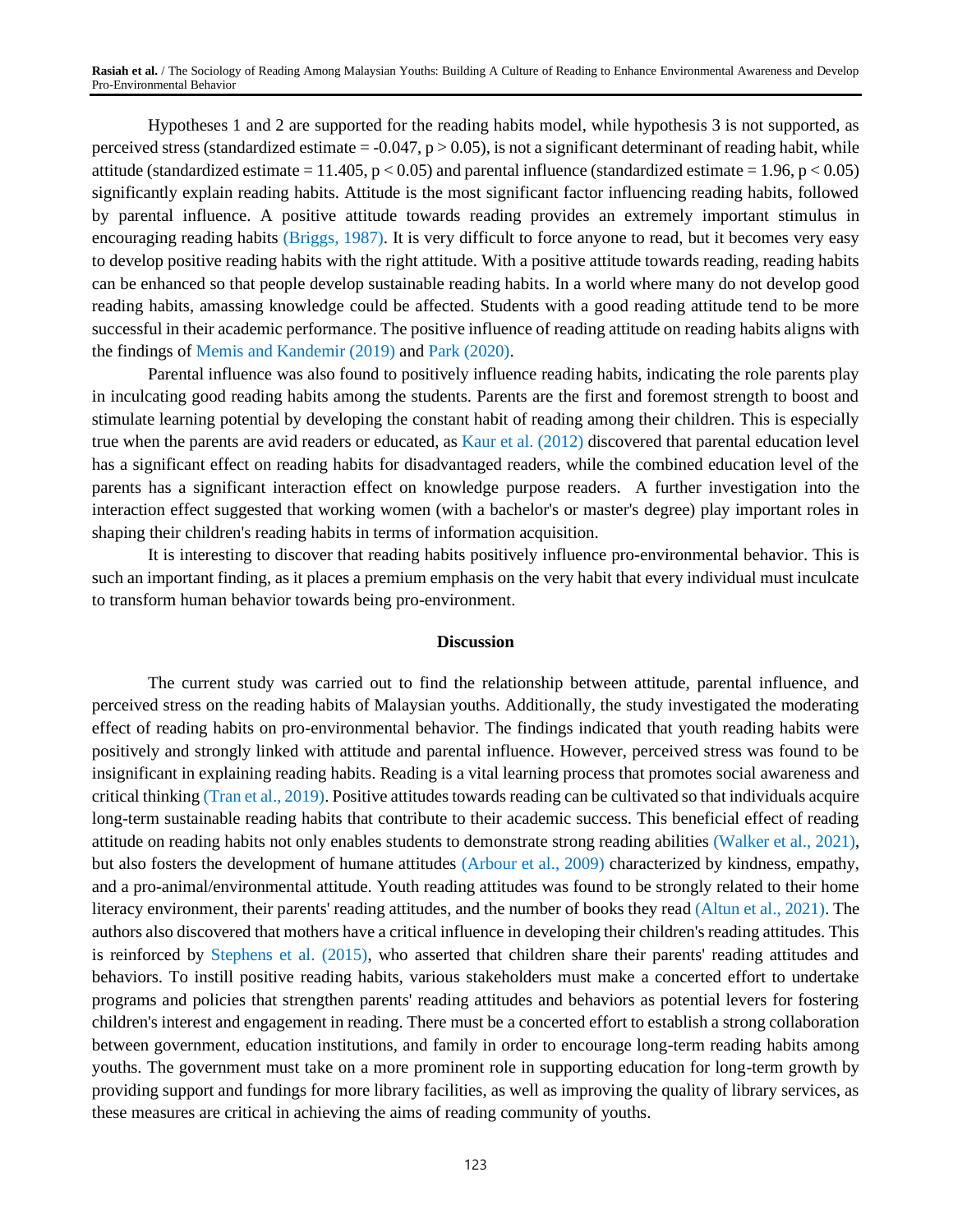Additionally, education policymakers must rethink how they approach various learning areas to foster positive reading attitudes, hence increasing student engagement and academic achievement. This study also establishes the critical role of reading habits in shaping pro-environmental behavior among youths. Environmental concerns such as global warming, urban air pollution, water scarcity, environmental noise, and biodiversity loss all threaten the environment's sustainability today, with human behavior being the basis of these issues (Fang, 2018). Inspiring youths' curiosity is critical for their future environmental cognition. Crucial thinking skills, built by good reading habits, are critical for resolving environmental concerns, resulting in enhanced well-being and more sustainable and environmentally friendly behavior (Janmaimool & Khajohnmanee, 2019; Otto & Pensini, 2017). Additionally, it educates adolescents about their responsibility to nature, pushing them to be more environmentally conscious through their participation in pro-environmental behaviors (Liu & Lin, 2015), ensuring that the goal of environmental preservation may be accomplished. These objectives are achievable if parents and educational institutions work to impart useful knowledge and develop attitudes about the environment through the inclusion of environmentally themed literature, subjects, and activities that promote and influence youngsters' environmental behavior. As our future leaders, youth can help conserve and improve the environment by increasing awareness and developing innovative solutions and ideas. Reading increases one's knowledge and understanding of the environment, critical for biodiversity preservation initiatives. Therefore, reading habits must be inculcated in individuals, preferably at a younger age as reading patterns may be prominent in the development of environmental values (Freestone & o'Toole, 2016). In addition, education institutions can take proactive measures to equip learners of all ages with the values, knowledge, and attitudes to help them deal with the interrelated challenges faced by the world, including environmental issues, by developing pro-environmental behavior among the students.

#### **Acknowledgement**

The authors would like to thank Ministry of Education, Malaysia for funding this research project. (Source of funding: Fundamental Research Grant Scheme (FRGS); Grant Project Code: FRGS/1/2019/SS08/TAYLOR/02/1.

#### **Reference List**

- Ahmed, S. (2016). Reading habits and attitudes of UMSKAL undergraduates. *International Journal of Applied Linguistics and English Literature, 5*(2), 189-201.<https://doi.org/10.7575/aiac.ijalel.v.5n.2p.189>
- Altun, D., Tantekin Erden, F., & Hartman, D. K. (2021). Preliterate young children's reading attitudes: Connections to the home literacy environment and maternal factors. *Early Childhood Education Journal, 50*, 1-12.<https://doi.org/10.1007/s10643-021-01177-2>
- Anderson, M. A., Tollefson, N. A., & Gilbert, E. C. (1985). Giftedness and reading: A cross-sectional view of differences in reading attitudes and behaviors. *Gifted Child Quarterly, 29*(4), 186-189. <https://doi.org/10.1177%2F001698628502900411>
- Arbour, R., Signal, T., & Taylor, N. (2009). Teaching kindness: The promise of humane education. *Society and Animals, 17*(2), 136–148. <https://doi.org/10.1163/156853009X418073>
- Asila, J. (2017). Low literacy rank because Malaysians don't want to read, say educationists. <https://www.themalaysianinsight.com/s/20195>
- Bali, H., Rai, V., Khanduri, N., Tripathi, R., Adhikari, K., & Sapkota, B. (2020). Perceived stress and stressors among medical and dental students of Bhairhawa, Nepal: a descriptive cross-sectional study. *JNMA: Journal of the Nepal Medical Association, 58*(226), 383–389[. https://dx.doi.org/10.31729%2Fjnma.4911](https://dx.doi.org/10.31729%2Fjnma.4911)
- Becker, J.-M., Klein, K., & Wetzels, M. (2012). Hierarchical latent variable models in PLS-SEM: guidelines for using reflective-formative type models. *Long range planning, 45*(5-6), 359-394. <https://doi.org/10.1016/j.lrp.2012.10.001>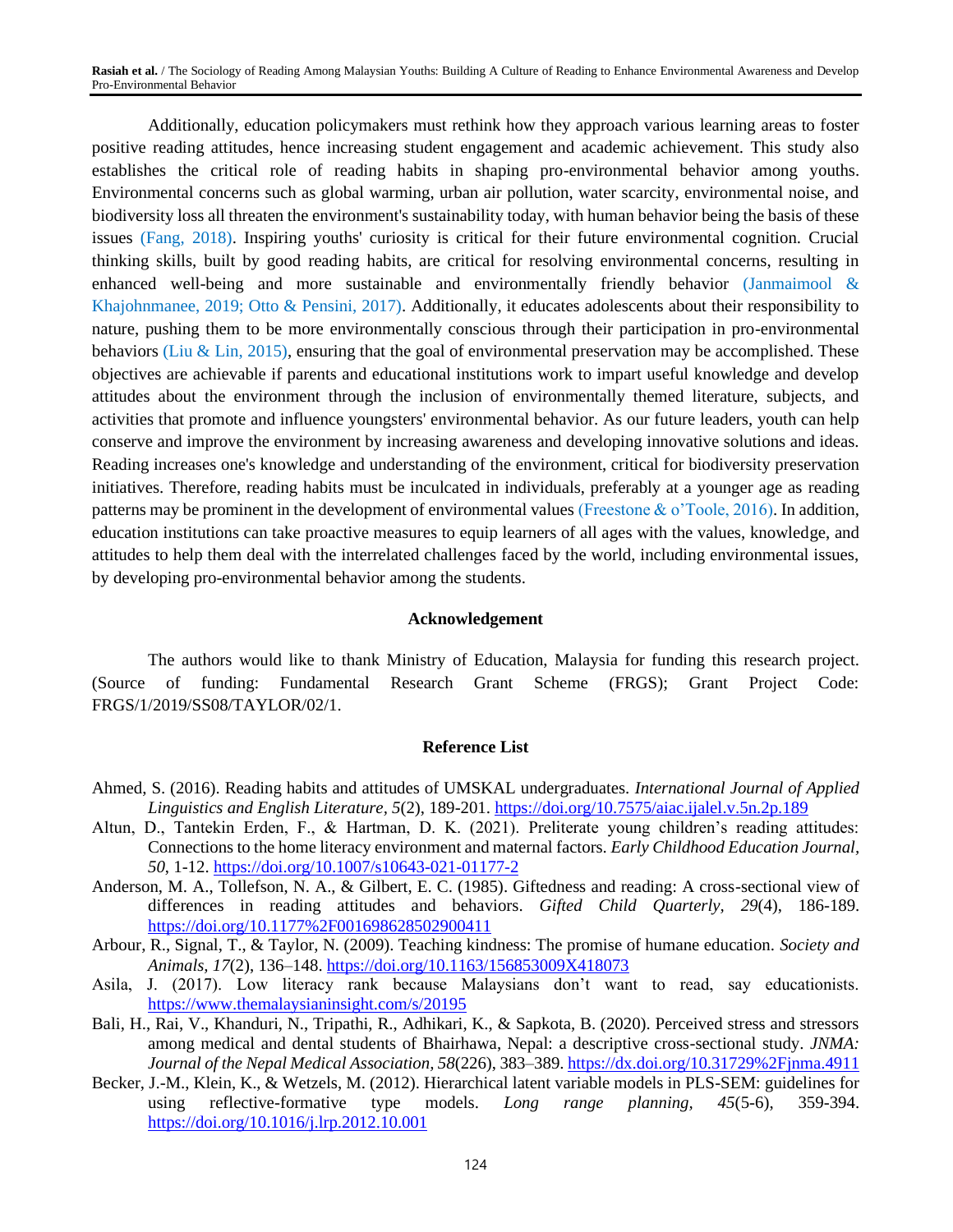- Bhattacharyya, A., Biswas, K., & Moyeen, A. (2020). Determinants of Pro-environmental Behaviours–A Cross Country Study of Would-be Managers. *Australasian Accounting, Business and Finance Journal, 14*(2), 51-71.<http://dx.doi.org/10.14453/aabfj.v14i2.5>
- Briggs, L. (1987). A poor attitude: A deterrent to reading improvement. *Reading Horizons: A Journal of Literacy and Language Arts, 27*(3), 202-208. [https://scholarworks.wmich.edu/reading\\_horizons/vol27/iss3/7](https://scholarworks.wmich.edu/reading_horizons/vol27/iss3/7)
- Campbell, J. R. (1994). Developing cross-cultural/cross-national instruments: Using cross-national methods and procedures. *International Journal of Educational Research, 21*(7), 675-684. [https://doi.org/10.1016/0883-0355\(94\)90040-X](https://doi.org/10.1016/0883-0355(94)90040-X)
- Chin, W. W. (1998). The partial least squares approach for structural equation modeling. In *Modern methods for business research.* (pp. 295-336). Lawrence Erlbaum Associates Publishers. <https://psycnet.apa.org/record/1998-07269-010>
- Cohen, S., Kamarck, T., & Mermelstein, R. (1983). A global measure of perceived stress. *Journal of health and social behavior, 24*(4), 385-396.<https://doi.org/10.2307/2136404>
- Cook, J., & Lewandowsky, S. (2016). Rational irrationality: Modeling climate change belief polarization using Bayesian networks. *Topics in cognitive science, 8*(1), 160-179.<https://doi.org/10.1111/tops.12186>
- Cunningham, A. E., & Stanovich, K. E. (1998). What reading does for the mind. *American educator, 22*, 8-17. [http://oregonliteracypd.uoregon.edu/sites/default/files/topic\\_documents/16-R1-Cunningham\\_0.pdf](http://oregonliteracypd.uoregon.edu/sites/default/files/topic_documents/16-R1-Cunningham_0.pdf)
- Dar, B. A., Ahmad, S., & Lone, J. A. (2019). Reading habits and attitudes of undergraduate students: A gender based comparative study of government degree college (boys) and government degree college for women, anantnag (J&K). *Library Philosophy and Practice*, 1-13. <https://digitalcommons.unl.edu/libphilprac/2351/>
- Davis-Kean, P. E., & Sexton, H. R. (2009). Race differences in parental influences on child achievement: Multiple pathways to success. *Merrill-Palmer Quarterly, 55*(3), 285-318.<https://www.jstor.org/stable/23096259>
- Fang, S.-C. (2018). The influence of parental education on the environmental education of pre-schoolers: A case study of self-designed picture book. *Journal of Baltic Science Education, 17*(2), 187-199. <https://www.ceeol.com/search/article-detail?id=966977>
- Fornell, C., & Larcker, D. F. (1981). Evaluating structural equation models with unobservable variables and measurement error. *Journal of marketing research, 18*(1), 39-50. <https://doi.org/10.1177%2F002224378101800104>
- Freestone, M., & o'Toole, J. M. (2016). Reminiscence spike in reading recall between the ages of 8–11: The influence of early memories on attitudes and actions. *Cogent Education, 3*(1), 1161099. <https://doi.org/10.1080/2331186X.2016.1161099>
- Garces-Bacsal, R. M., & Yeo, S. D. (2017). Why and what they read when they don't have to: Factors influencing the recreational reading habits of gifted students in Singapore. *Journal for the Education of the Gifted, 40*(3), 247-265.<https://doi.org/10.1177%2F0162353217717035>
- Gefen, D., & Straub, D. (2005). A practical guide to factorial validity using PLS-Graph: Tutorial and annotated example. *Communications of the Association for Information systems, 16*(1), 91-109. <https://doi.org/10.17705/1CAIS.01605>
- Granado, C. (2014). Teachers as readers: a study of the reading habits of future teachers/El docente como lector: estudio de los hábitos lectores de futuros docentes. *Cultura y educación, 26*(1), 44-70. <https://doi.org/10.1080/11356405.2014.908666>
- Hair, J., Anderson, R., Babin, B., & Black, W. (2010). *Multivariate Data Analysis: A Global Perspective*. Upper Saddle River, NJ: Prentice Hall and Pearson.
- Hair, J. F., Black, W. C., Babin, B. J., Anderson, R. E., & Tatham, R. (2010). *Multivariate Data Analysis: Pearson Education*. Upper Saddle River, New Jersey: Pearson Education.
- Hair, J. F., Ringle, C. M., & Sarstedt, M. (2013). Partial least squares structural equation modeling: Rigorous applications, better results and higher acceptance. *Long range planning, 46*(1-2), 1-12. <https://doi.org/10.1016/j.lrp.2013.01.001>
- Henseler, J., Ringle, C. M., & Sarstedt, M. (2015). A new criterion for assessing discriminant validity in variancebased structural equation modeling. *Journal of the academy of marketing science, 43*(1), 115-135. <https://doi.org/10.1007/s11747-014-0403-8>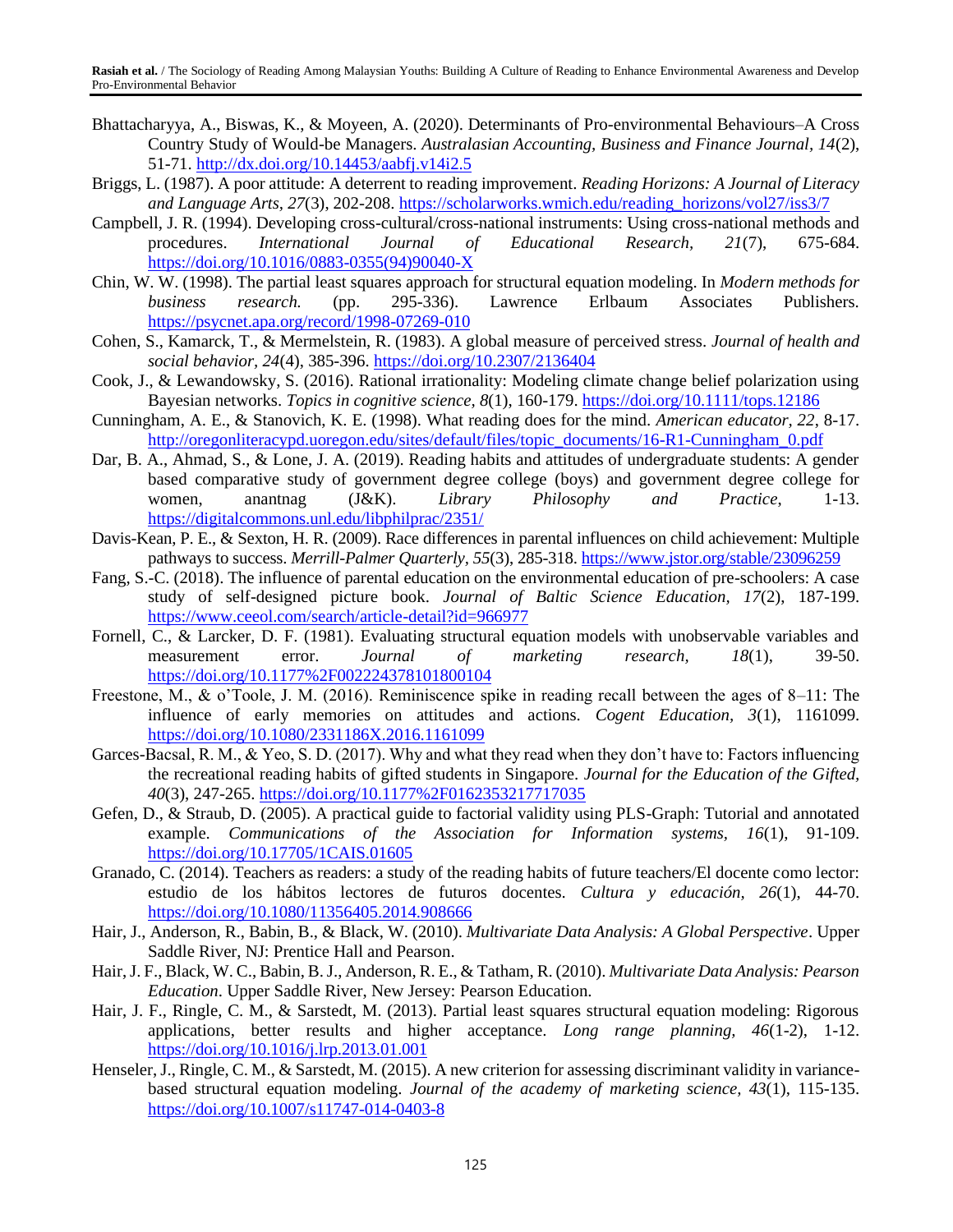- Henseler, J., Ringle, C. M., & Sinkovics, R. R. (2009). The use of partial least squares path modeling in international marketing. In R. R. Sinkovics & P. N. Ghauri (Eds.), *New Challenges to International Marketing* (Vol. 20, pp. 277-319). Emerald Group Publishing Limited. [https://doi.org/10.1108/S1474-](https://doi.org/10.1108/S1474-7979(2009)0000020014) [7979\(2009\)0000020014](https://doi.org/10.1108/S1474-7979(2009)0000020014)
- Henseler, J., Wilson, B., & Westberg, K. (2011). Managers' perceptions of the impact of sport sponsorship on brand equity: Which aspects of the sponsorship matter Most? *Sport Marketing Quarterly, 20*(1), 7-21. <http://hdl.handle.net/2066/95338>
- Holden, J. (2004). *Creative Reading*. London: Demos.<https://www.demos.co.uk/files/creativereading.pdf>
- Janmaimool, P., & Khajohnmanee, S. (2019). Roles of environmental system knowledge in promoting university students' environmental attitudes and pro-environmental behaviors. *Sustainability, 11*(16), 4270. <https://doi.org/10.3390/su11164270>
- Jhang, F.-H. (2014). The influences of inductive instruction and resources on students' attitudes toward reading: evidence from PISA 2009. *Educational Research and Evaluation, 20*(5), 386-410. <https://doi.org/10.1080/13803611.2014.966114>
- Kaur, H., Rasiah, R. R. V., & Nagaratnam, S. (2012). The impact of parental influence on the reading habits of Gen-Y adults: a generalised linear model analysis. *International Journal of Education Economics and Development, 3*(1), 63-78[. http://dx.doi.org/10.2139/ssrn.1869420](http://dx.doi.org/10.2139/ssrn.1869420)
- Kennedy, E. H., & Boyd, A. (2018). Gendered citizenship and the individualization of environmental responsibility: evaluating a campus common reading program. *Environmental Education Research, 24*(2), 191-206.<https://doi.org/10.1080/13504622.2016.1217396>
- Kjeldsen, M.-M. Z., Stapelfeldt, C. M., Lindholdt, L., Lund, T., & Labriola, M. (2019). Reading and writing difficulties and self-rated health among Danish adolescents: cross-sectional study from the FOCA cohort. *BMC public health, 19*(1), 1-9.<https://doi.org/10.1186/s12889-019-6931-x>
- Kukkonen, J., Kärkkäinen, S., & Keinonen, T. (2018). Examining the relationships between factors influencing environmental behaviour among university students. *Sustainability, 10*(11), 4294. <https://doi.org/10.3390/su10114294>
- Le, T.-T.-H., Tran, T., Trinh, T.-P.-T., Nguyen, C.-T., Nguyen, T.-P.-T., Vuong, T.-T., . . . Hoang, P.-H. (2019). Reading habits, socioeconomic conditions, occupational aspiration and academic achievement in Vietnamese junior high school students. *Sustainability, 11*(18), 5113.<https://doi.org/10.3390/su11185113>
- Liu, S.-C., & Lin, H.-s. (2015). Exploring undergraduate students' mental models of the environment: Are they related to environmental affect and behavior? *The Journal of Environmental Education, 46*(1), 23-40. <https://doi.org/10.1080/00958964.2014.953021>
- Lyon, R. (1997). *Statement before the Committee on Education and Workforce*. U.S. House of Representatives. <http://mirror.apa.org/ppo-OLD/lyon.html>
- Ma, Y., Dixon, G., & Hmielowski, J. D. (2019). Psychological reactance from reading basic facts on climate change: The role of prior views and political identification. *Environmental Communication, 13*(1), 71- 86.<https://doi.org/10.1080/17524032.2018.1548369>
- Marjanovič-Umek, L., Fekonja-Peklaj, U., & Podlesek, A. (2012). Parental influence on the development of children's storytelling. *European Early Childhood Education Research Journal, 20*(3), 351-370. <https://doi.org/10.1080/1350293X.2012.704760>
- Mat Roni, S., & Merga, M. K. (2019). The influence of extrinsic and intrinsic variables on children's reading frequency and attitudes: An exploration using an artificial neural network. *Australian Journal of Education, 63*(3), 270-291.<https://doi.org/10.1177%2F0004944119880621>
- Memis, A. D., & Kandemir, H. (2019). The Relationship between the Study Habits and Attitudes and Metacognitive Reading Comprehension Self-Awareness, Reading Comprehension, Reading Attitudes. *World Journal of Education, 9*(4), 133-145.<https://doi.org/10.5430/wje.v9n4p133>
- Moore, D. W., Bean, T. W., Birdyshaw, D., & Rycik, J. A. (1999). Adolescent literacy: A position statement. *Journal of Adolescent & Adult Literacy, 43*(1), 97-112.<https://www.jstor.org/stable/40017055>
- Muckle, J., & Lasikiewicz, N. (2017). An exploration of the benefits of animal-assisted activities in undergraduate students in Singapore. *Asian Journal of Social Psychology, 20*(2), 75-84. <https://doi.org/10.1111/ajsp.12166>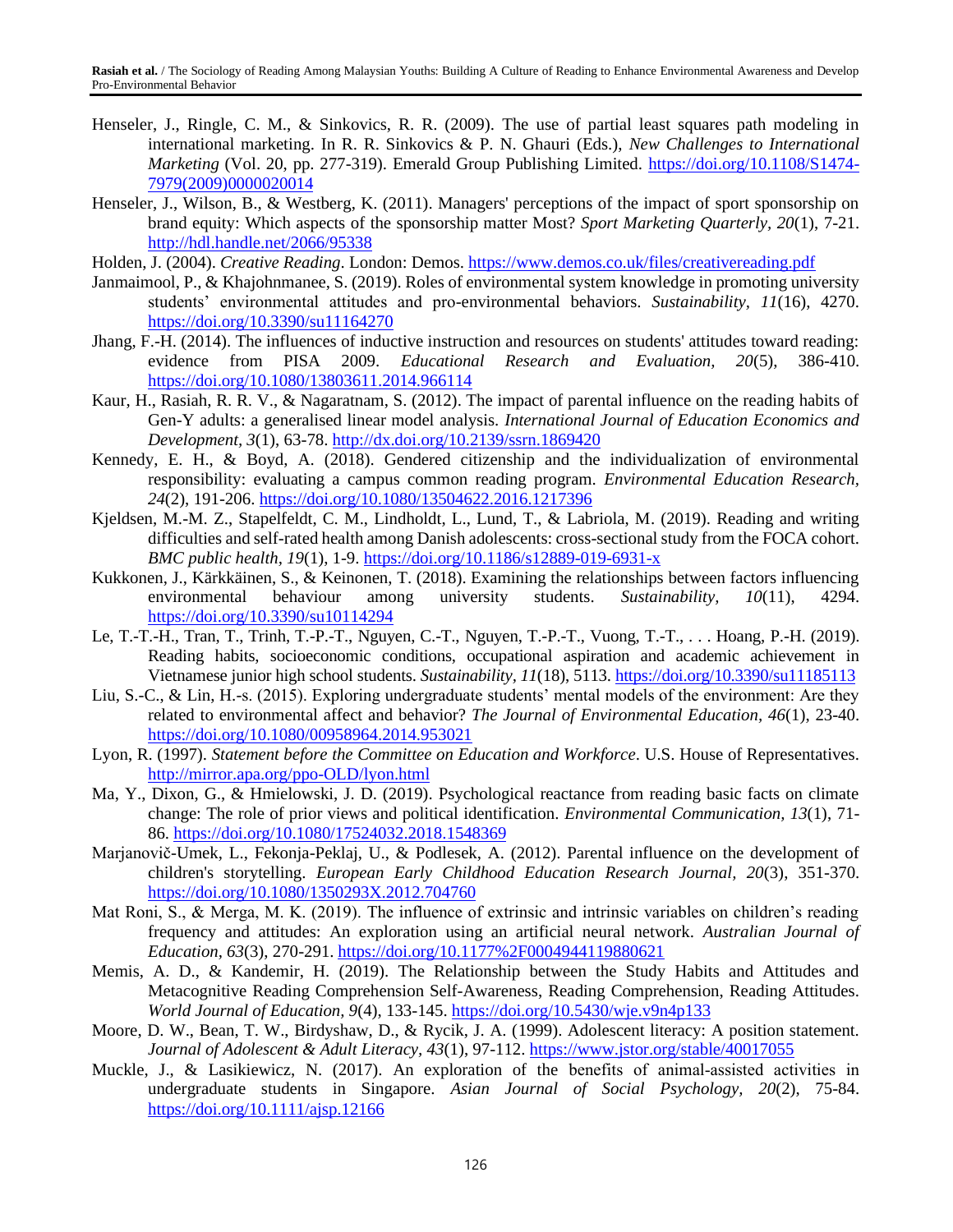- Mustafa, Z. (2018). Boosting the reading habit. [https://www.nst.com.my/education/2018/07/394232/boosting](https://www.nst.com.my/education/2018/07/394232/boosting-reading-habit)[reading-habit](https://www.nst.com.my/education/2018/07/394232/boosting-reading-habit)
- Nagaraja, S., & Manalan, J. (2016). Reading habits and reading preferences of secondary school students. *International journal of Advanced Research in Management and Social Sciences, 5*(9), 73-87. <https://garph.co.uk/IJARMSS/Sep2016/7.pdf>
- Noria, C. W., Borkowski, J. G., & Whitman, T. L. (2009). Parental influences on self-regulation and achievement in children with adolescent mothers. *European Journal of Developmental Psychology, 6*(6), 722-745. <https://doi.org/10.1080/17405620801969734>
- Nunnally, J. C., & Bernstein, I. H. (1994). *Psychometric Theory* (3rd ed.). New York: McGrawHill. [https://books.google.com.pk/books?id=\\_6R\\_f3G58JsC](https://books.google.com.pk/books?id=_6R_f3G58JsC)
- Olsson, D., Gericke, N., & Chang Rundgren, S.-N. (2016). The effect of implementation of education for sustainable development in Swedish compulsory schools–assessing pupils' sustainability consciousness. *Environmental Education Research, 22*(2), 176-202.<https://doi.org/10.1080/13504622.2015.1005057>
- Otto, S., & Pensini, P. (2017). Nature-based environmental education of children: Environmental knowledge and connectedness to nature, together, are related to ecological behaviour. *Global Environmental Change, 47*, 88-94[. https://doi.org/10.1016/j.gloenvcha.2017.09.009](https://doi.org/10.1016/j.gloenvcha.2017.09.009)
- Pandian, A. (2000). A study on readership behaviour among multi-ethnic, multi-lingual Malaysian students. *The International Journal of Learning: Annual Review, 8*(1), 5-9. [https://doi.org/10.18848/1447-](https://doi.org/10.18848/1447-9494/CGP/v08/44606) [9494/CGP/v08/44606](https://doi.org/10.18848/1447-9494/CGP/v08/44606)
- Park, A. Y. (2020). A comparison of the impact of extensive and intensive reading approaches on the reading attitudes of secondary EFL learners. *Studies in Second Language Learning and Teaching, 10*(2), 337- 358.<https://www.ceeol.com/search/article-detail?id=877272>
- Pedhazur, E., & Schmelkin, L. (1991). Artifacts and pitfalls in research. In *Measurement, Design, and analysis: An Integrated Approach* (pp. 234-241). Hillsdale, NJ: Lawrence Erlbaum Associates.
- Ponnudurai, P., & Irawan, M. K. (2000). An exploratory study of the reading habits of urban Malaysians and its impact on academic achievement. *International Journal of Engineering & Technology, 7*(3.25), 263-267. <http://dx.doi.org/10.14419/ijet.v7i3.25.17559>
- Rautenbach, E., Olifant, T., & Cekiso, M. (2019). Teachers' perceptions of Grades 8–10 English First Additional Language learners' reading habits, attitudes and motivation. *Reading & Writing-Journal of the Reading Association of South Africa, 10*(1), 1-11.<https://hdl.handle.net/10520/EJC-1f61264588>
- Sajid, A., Ahmad, T., & Khalid, T. (2015). Stress in medical undergraduates; its association with academic performance. *Bangladesh Journal of Medical Science, 14*(2), 135-141.<https://doi.org/10.3329/bjms.v14i2.21815>
- Serna, M., Rodríguez, A., & Etxaniz, X. (2017). Biblioteca escolar y hábitos lectores en los escolares de Educación Primaria. *Ocnos: Revista de estudios sobre lectura, 16*(1), 18-49. [http://dx.doi.org/10.18239/ocnos\\_2017.16.1.1205](http://dx.doi.org/10.18239/ocnos_2017.16.1.1205)
- Sharif, S. P., & Nia, H. S. (2018). *Structural equation modeling with AMOS*. Artin Teb.
- Smyth, E., Whelan, C. T., McCoy, S., Quail, A., & Doyle, E. (2010). Understanding parental influence on educational outcomes among 9 year olds in Ireland: The mediating role of resources, attitudes and children's own perspectives. *Child Indicators Research, 3*(1), 85-104.<https://doi.org/10.1007/s12187-009-9051-9>
- Soliman, M. (2014). Perception of stress and coping strategies by medical students at King Saud University, Riyadh, Saudi Arabia. *Journal of Taibah University Medical Sciences, 9*(1), 30-35. <https://doi.org/10.1016/j.jtumed.2013.09.006>
- Stephens, M., Erberber, E., Tsokodayi, Y., Kroeger, T., & Ferguson, S. (2015). Is Reading Contagious? Examining Parents' and Children's Reading Attitudes and Behaviors. Policy Brief No. 9. *International Association for the Evaluation of Educational Achievement*. <https://www.researchgate.net/profile/Teresa-Kroeger/publication/299346391>
- Tenenhaus, M., Vinzi, V. E., Chatelin, Y.-M., & Lauro, C. (2005). PLS path modeling. *Computational statistics & data analysis, 48*(1), 159-205.<https://doi.org/10.1016/j.csda.2004.03.005>
- Tilikidou, I., Adamson, I., & Sarmaniotis, C. (2002). The measurement instrument of ecologically conscious consumer behaviour. *Medit, 1*(4), 46-53. https://www.academia.edu/download/38115495/9\_Tilikidou\_I.\_Adamson\_I. and\_Sarmaniotis\_C.\_2002..pdf